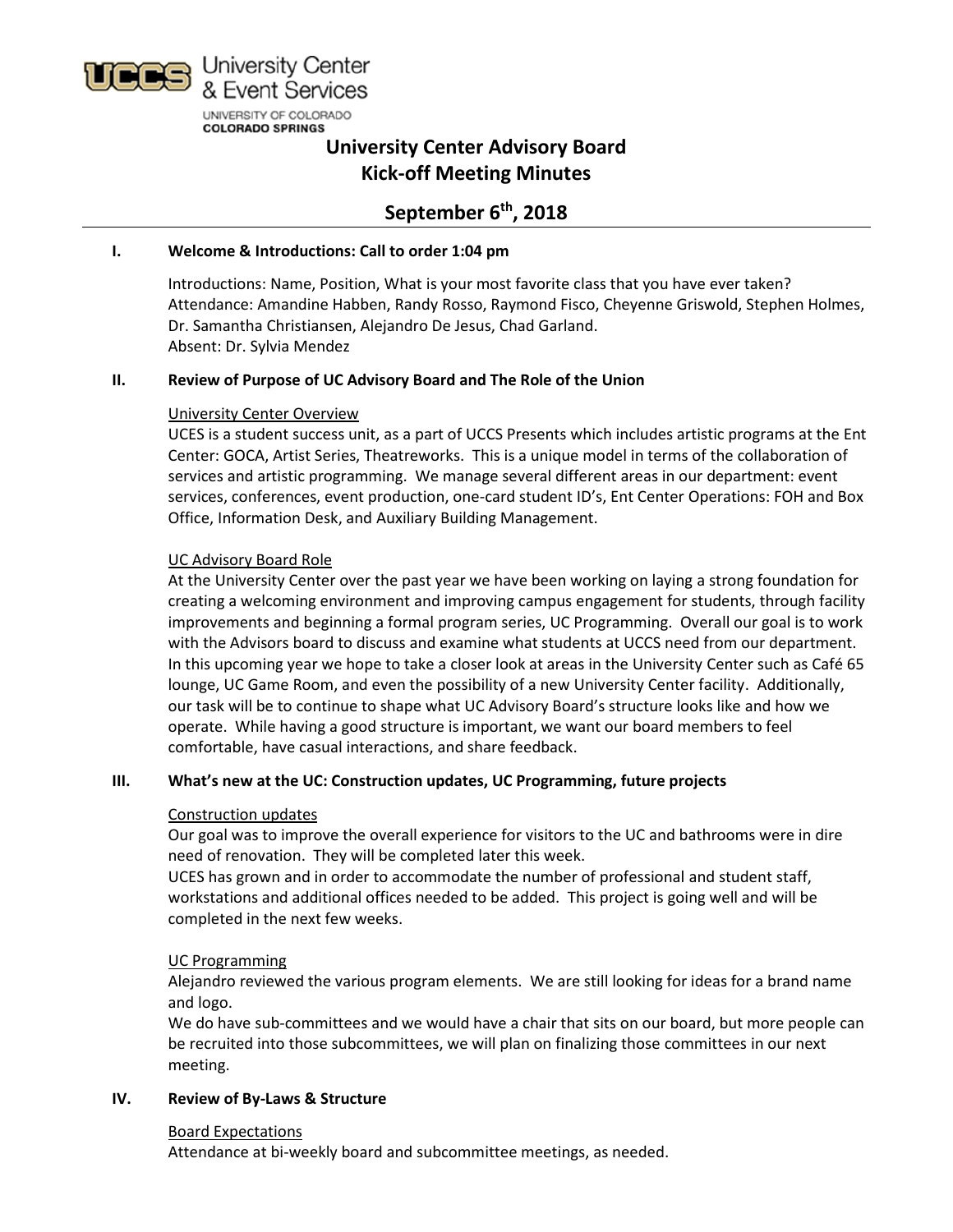

UNIVERSITY OF COLORADO **COLORADO SPRINGS** 

Positions are generally two-year commitments.

Let us know in advance if you can't make a meeting.

Advisory Board Leadership positions (we would like students, but anybody can apply for the position): Chair, Vice Chair, and Secretary.

Advisory Board Sub-committee's (these groups work independently and report out to the board):

- Policy and Services Review: **Randy** *Review University Center procedures and guidelines for adjustments/feedback.*
- Bylaws Review: **Sylvia** *Works to review and provide feedback on University Center Advisory Board Bylaws.*
- Budget Review: **Ray, Amandine** *Meets to review and provide feedback on University Center budget.*
- Programming Review: **Cheyenne, Ray** *Provide feedback and support for University Center programming series.*
- Space/Facility Review: **Randy, Cheyenne, Ray** *Examines and makes suggestions for improvements and use of University Center spaces and facilities and possible upgrades/renovations.*
- Assessment Review: **Jake** *Designs, collects, and reviews data/feedback on University Center programs, services, and facilities from students, faculty, and staff to advise on possible operational changes.*

## Board Functions

Provide advice and input on UC operations, services, and facility to the Director. Review University Center related assessment data: program feedback, EBI, ACUI benchmarking. Hear and provide insight on any new proposals from campus community.

General agenda for our meetings:

#### **Order of Business for Meetings**

- I. Call to Order
- II. Approval of Agenda
- III. Approval of Minutes
- IV. Community Comments & Presentations
- V. University Center Updates
- VI. Committee Reports
- VII. Old Business
- VIII. New Business
	- IX. Additional Comments & Planning
	- X. Adjournment

## **V. Action Items**

Future meeting agenda items Café 65 renovation planning. Vote on board positions. Finalize sub-committee assignments. Board Member suggestions: